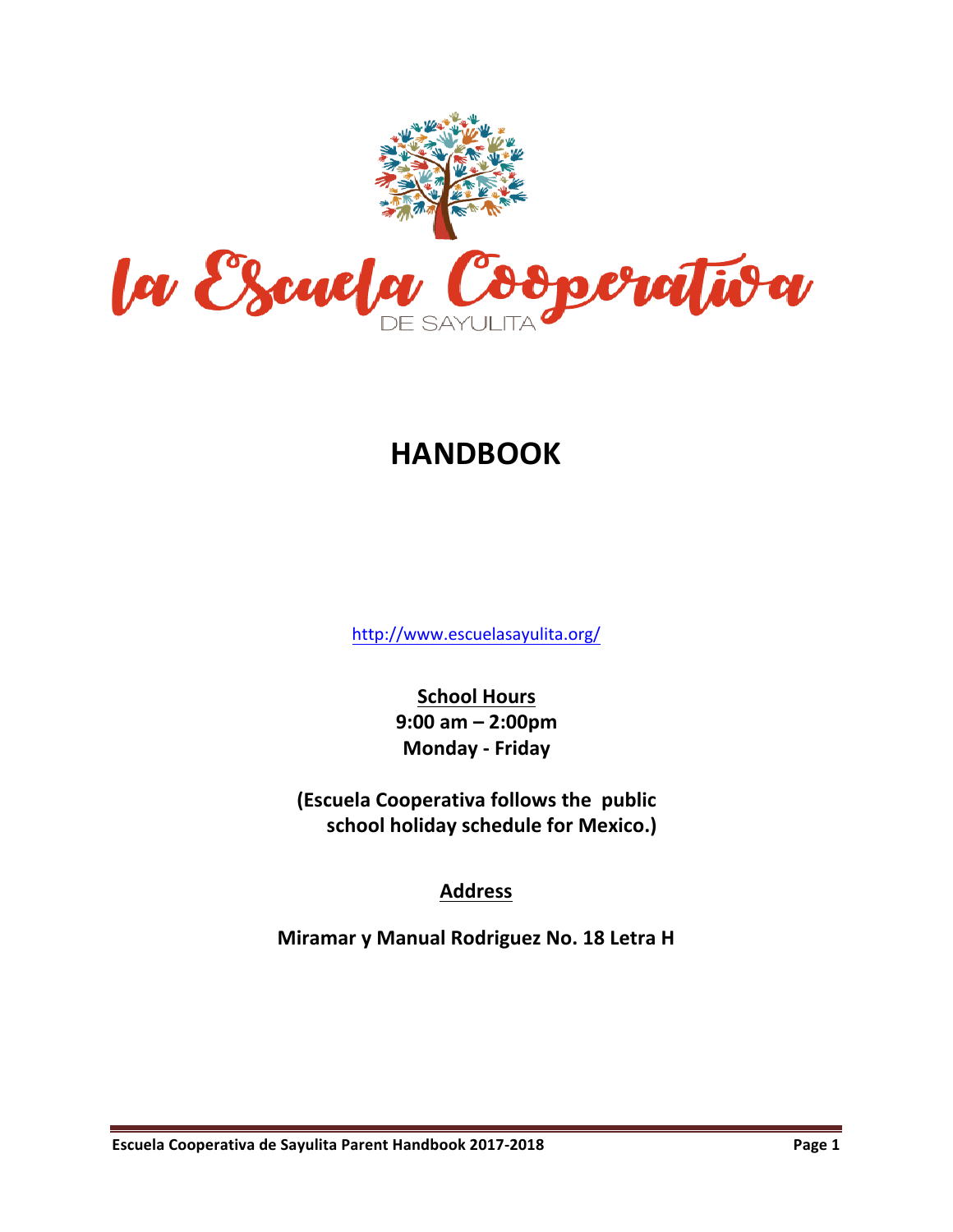

# BIENVENIDOS A LA ESCUELA COOPERATIVA DE SAYULITA

**Bienvenidos a la Escuela Cooperativa de Sayulita. Our school serves children aged 3 years** to 5 years. This handbook is a useful reference for all families and staff in the preschool.

Our goal is to ensure that families feel welcomed at the preschool and that everyone becomes involved in the education of their children. This handbook is a guide to what **your child will experience at la escuela, how it is organized and how you can be a part** of the educational experience of your child.

Please be sure to ask any questions that are not answered here. Your teacher is available to help you understand the operation of the school.

Your input is always welcomed, so please let us know if you have ideas to help la escuela become the best educational environment possible for your child.

#### **Meet the 2017/2018 Team:**

**Dulce Aurora Lopez Yanez, Lead Teacher** Maria de los Angeles Plazola Vargas, Assistant Teacher **Miriam Rojas Castro, Montessori trainer Roxana Adams, Advisor Cap Sparling, Advisor Melina Anteaga Ponce, Accountant Cesar Jonathan Galindo Cardona, President of Advisory Council Martha and Larry Casazza, Founders and financial managers**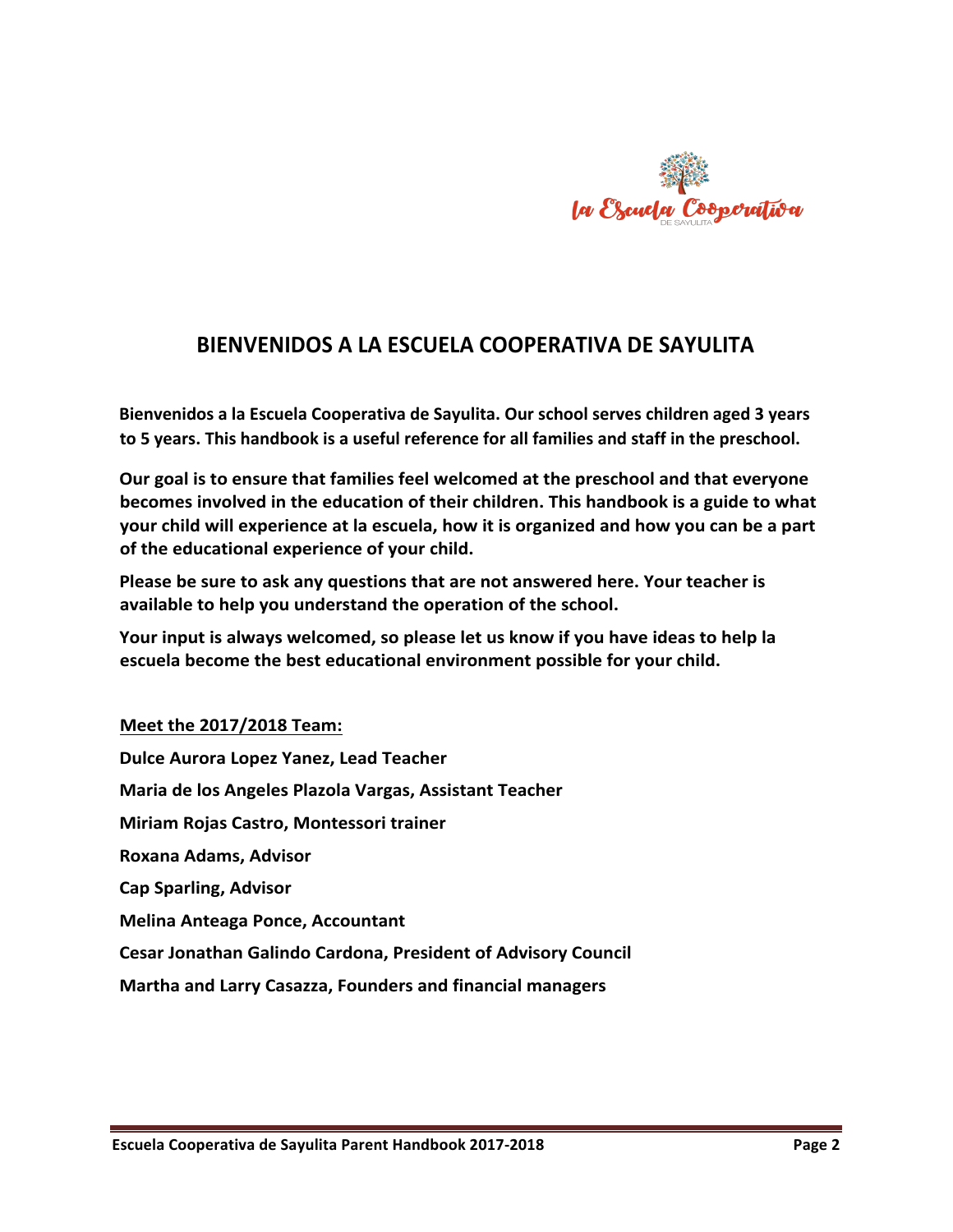

# **TABLE OF CONTENTS**

- **Vision**
- **Mission**
- **Goals**
- The Basics
- **Curriculum**
- **Structure**
	- o **Advisory(Council**
	- o **Teachers**
	- o **Parents**
- **Communication**
- **Finances**
	- o **Fundraising**
- **•** School Policies
	- o **Registration**
	- o **Student Expectations**
	- o **Parent(Expectations**
	- o **Drop off/Pick up**
	- o **Child(Illness(**
	- o **School(Closings**
	- o **Classroom(Visits**
	- o **Discipline**
	- o **Clean<Up(Days**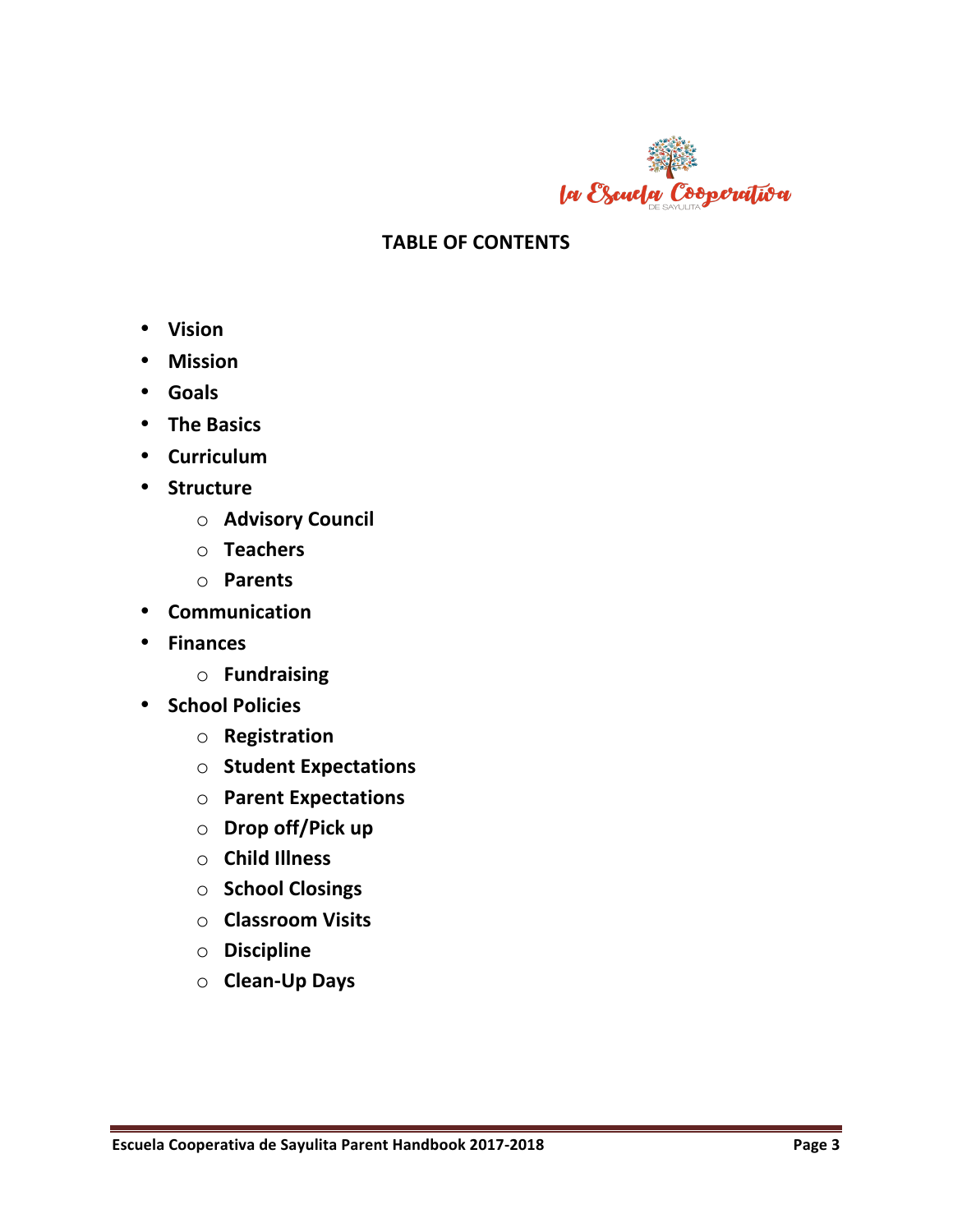

## **Vision**

To collaborate with the Sayulita community in order to create an innovative educational **opportunity for its youngest children.** 

## **Mission**

La Escuela Cooperativa de Sayulita will collaborate with the local families and educators of Sayulita to create a Montessori-based preschool for 3-5 year olds that will contribute to their early development and start them on the path to lifelong learning.

## **Goals**

- To create a curriculum for 3-5 year olds that encourages peer-to-peer learning, **develops self-confidence and a curiosity for lifelong learning.**
- To enhance local pride through the integration of Mexican arts and culture across the **curriculum.**
- To provide English language instruction.
- To introduce environmental concerns across the curriculum.
- To include caretakers in the educational setting through volunteerism and skills **training.**
- To create a community-based school where families feel welcomed.

## **The Basics**

- The Parent Advisory Council meets once a month, and the meetings will be **announced** ahead of time to all parents. Parents are always welcome and are members of the Council.
- **Escuela Cooperativa is a tuition-free school as long as parents are able to** volunteer at the school on a weekly basis as scheduled by the teacher. There is a small tuition for those parents unable to volunteer.
- Children cannot be dropped off at school before 8:45 a.m. and must be picked up promptly at 2:00 in the afternoon.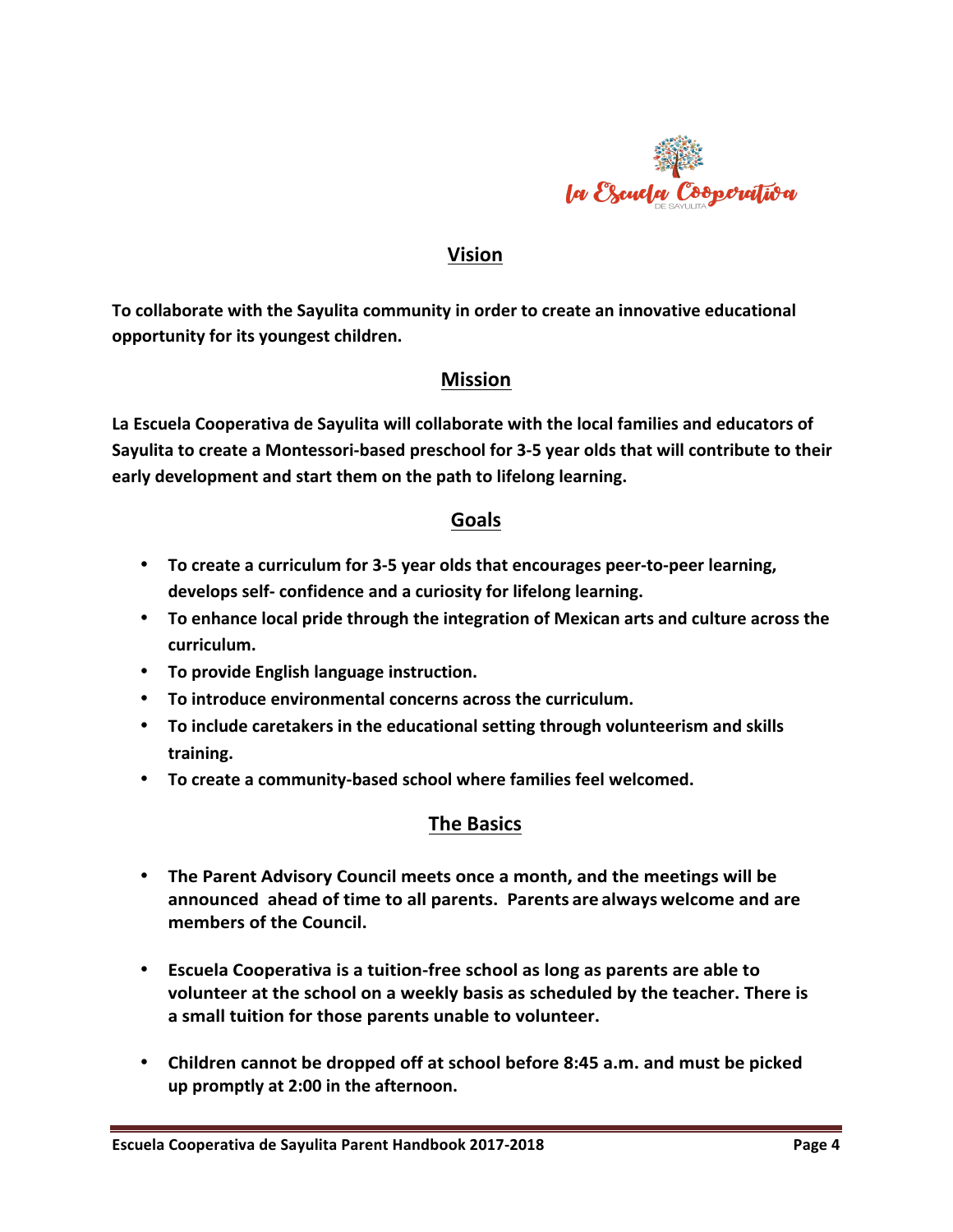

- **Helping days are special for your child. Please do not bring siblingsto school( on(thosedays.**
- Smoking is not allowed anywhere in the building or on the grounds.
- Use of a cell phone is prohibited in the classrooms when class is in session.
- **Be considerate of the neighborhood when you drop off and pick(up your children.**
- When someone other than you will be picking up your child from school, **remember** to write this on the Sign-In Sheet located in the classroom and let the teacher assistant know.
- There is a Visitor's Sign-In Sheet in the hall at school. Any visitors to the school (other than the parents of children enrolled) must sign in and be accompanied by a staff member or specially trained volunteer.

## **Curriculum**

The curriculum is built on the Montessori approach to education. The age groups will be mixed in order to encourage peer-to-peer learning. The day will be divided into segments **based on learning activities from the Montessori model.** 

**Montessori teachers do more than present curriculum. Montessori nurtures and inspires the** human potential, leading children to ask questions, think for themselves, explore, investigate, and discover. Our ultimate objective is to help them to learn how to learn independently, retaining the curiosity, creativity, and intelligence with which they were born. Montessori teachers don't simply present lessons; they are facilitators, mentors, coaches, and guides.

Traditionally, teachers "teach students the basic facts and skills that they will need to succeed in the world." Studies show that in many classrooms, as much as 40 percent of the day may be spent on discipline and classroom management. Montessori educators play a very different role. Today, many Montessori schools prefer to call their teachers "guides."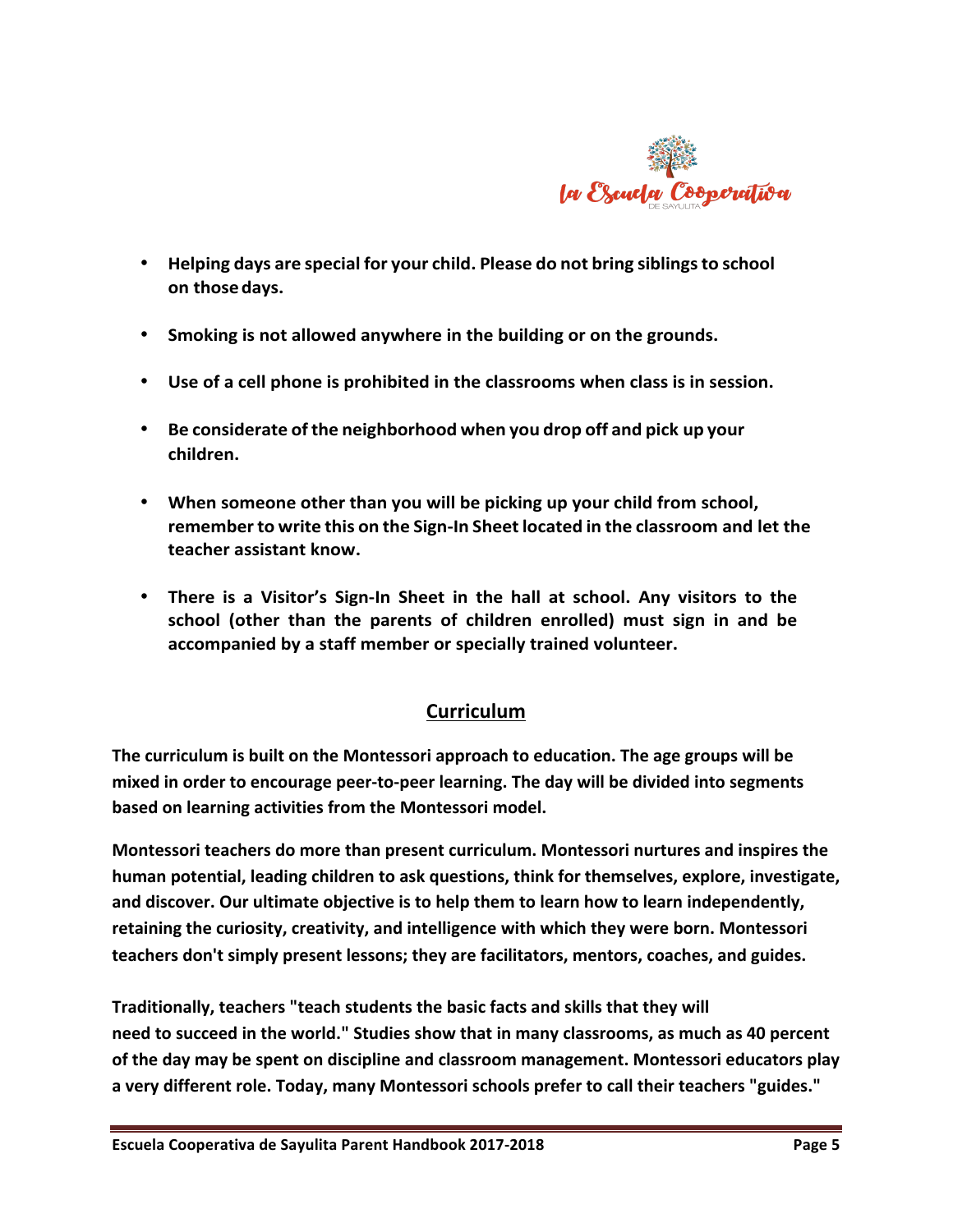

Whatever they're called, Montessori teachers are rarely the center of attention, for this is not their class; it is the "Children's House." Normally Montessori teachers will not spend much time working with the whole class at once. Their primary role is to prepare and maintain the physical, intellectual, and social/emotional environment within which the children will work. Certainly, a key aspect of this is the selection of intriguing and developmentally appropriate opportunities for learning to meet the needs and interests of each child in the class.

#### *Montessori guides have four principle goals:*

- to awaken the child's spirit and imagination;
- to encourage a normal desire for independence and high sense of self-esteem;
- to help develop the kindness, courtesy, and self- discipline that will allow them to become a full member of society; and
- to help the child learn how to observe, question, and explore ideas independently.

(Adapted from Montessori 101: Montessori Basics for Parents by Tim Seldin.)

## **Structure**

#### **Advisory Council**

**The Advisory Council will hold monthly meetings which will be announced ahead of time to ensure that everyone can attend. The Council is composed of all parents, teachers and** invited community members. It is led by two co-coordinators who serve as the liaison **between the teachers and the other parents. These leaders are also responsible for** scheduling the meetings and communicating with parents. In addition to volunteering in the classroom or paying tuition, all parents are expected to attend Advisory Council **meetings and be actively engaged in its work. The Council will set up parent committees** and oversee their responsibilities.

**Parent committees include the following:** 

**Indoor maintenance (primary responsibility is to maintain a healthy and clean** environment in the classroom and bathroom)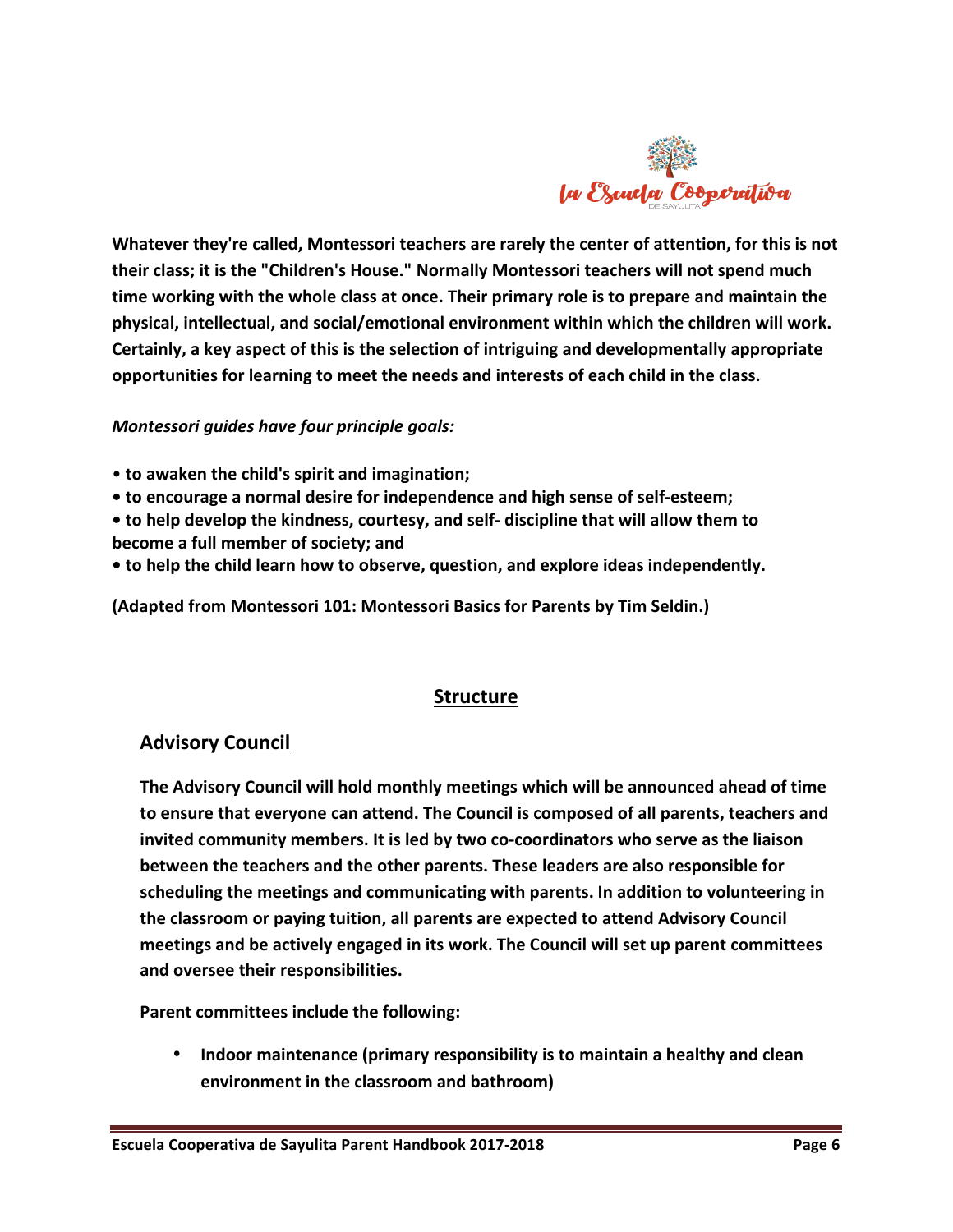

- Communications (primary responsibility is to ensure that all contact numbers are **up to date and that parents are kept up to date on current activities at the school)**
- Family Activities (primary responsibility is to plan fun events that encourage families to get to know each other)
- Fundraising (primary responsibility is to work with the Sayulita community and the financial managers to raise money that ensures that free tuition is sustained)

## **Teachers**

**Teachers in a cooperative preschool have a very collaborative relationship with the parents,** and open communication is essential. The classroom has two teachers, a lead teacher and an assistant both trained in the Montessori approach to education. They serve as a "teaching team." The ratio at Escuela Cooperativa is two teachers for every 20 children.

**The teaching team is responsible for planning and carrying out the educational program. They** will schedule parent conferences at least three times per year. Conferences are available at any time by parent request. The teachers are always available for informal consultation to discuss concerns or questions that you may have.

## **Parents**

When you enroll your child in Escuela Cooperativa, you become one of the member families who help to operate the school. You agree to accept the following responsibilities:

- To complete all forms requested by the school prior to your child attending.
- To help in the classroom on a rotating basis. One parent from each family must make the commitment to donate their time to the school on a weekly basis. If this is not possible, a monthly tuition will be required.
- To actively participate on a committee managed by the Advisory Council.
- To attend all parent/teacher conferences.
- To participate in fundraising activities scheduled to enhance the educational environment of the school.
- To participate in the maintenance of a clean and healthy school environment.
- To keep informed about school activities.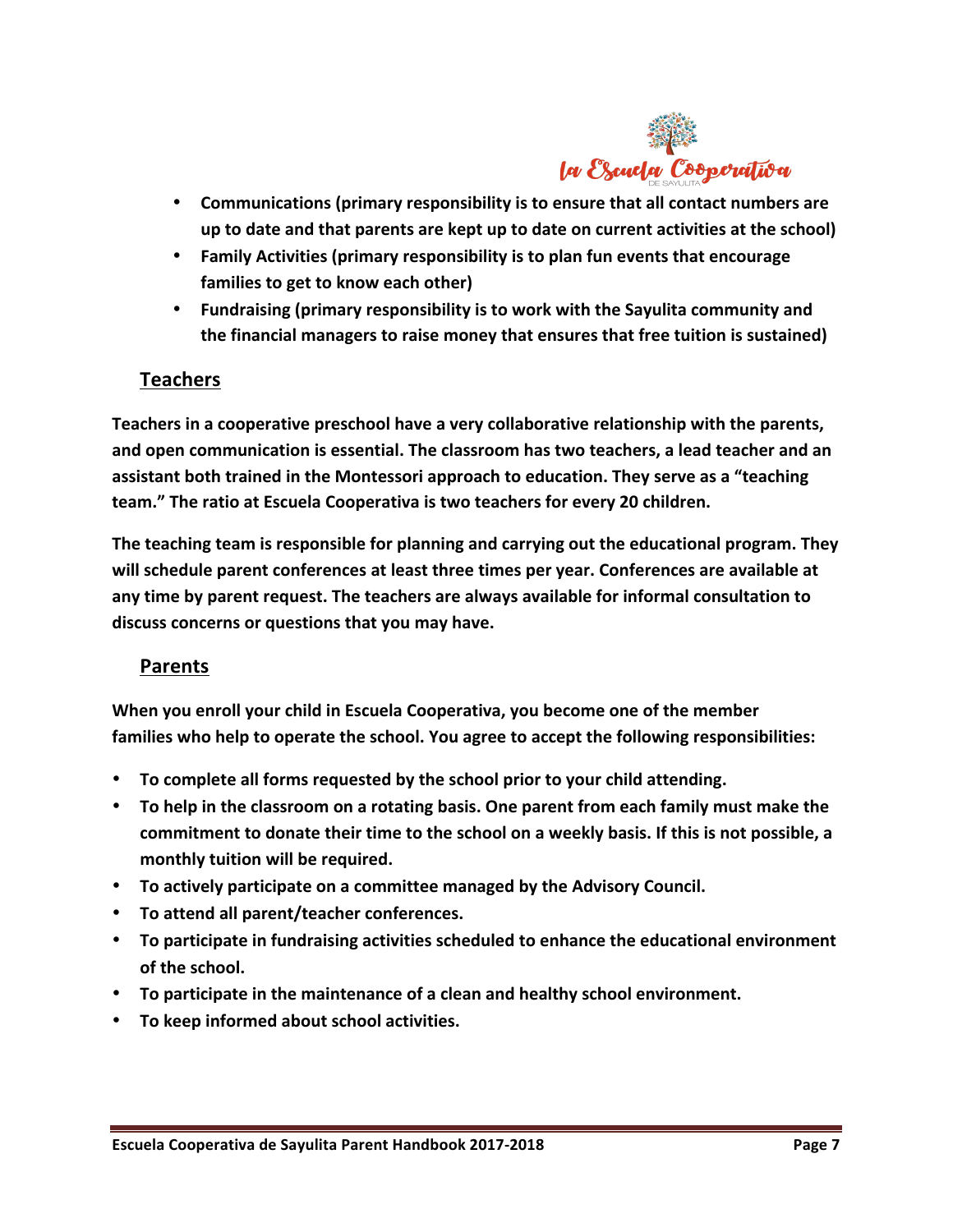

# **Communication**

**Communication is a cooperative effort in every way. Each family has a "mail drawer" at the** school where notices and communication between families is distributed. Families are expected to check their mail drawer each day that their child attends class. The Advisory Council will put out regular notices about meetings and issues of concern to all parents.

Email is an excellent way to maintain contact with the school and teachers. All families and teachers are strongly encouraged to have an email account where they can be contacted. Parents are urged not to call teachers in the evenings. If there are questions or concerns, please schedule a time to talk with them at the end of the school day.

The teachers have a work mailbox at the school. Parents can leave notes for them, and the teachers will check them every day.

Phone numbers for all families must be current and on file at the school in case of an **emergency.** There should also be a backup number on file in case the parent cannot be **reached.**

If you have concerns about the class or your child, please bring them to the teacher. If your concerns are about matters outside the classroom, please bring them to the Advisory Council.

Parent/Teacher conferences are scheduled three times per year or more often if necessary for an individual child. The intent is to set goals for your child with the teacher. In addition, the teacher will discuss your child's progress toward those goals. Parents are welcome to schedule additional conferences at any time during the school year.

## **Finances**

**Escuela Cooperativa is a tuition-free school. It is organized as a 501©3 in the United States** which allows it to raise funds throughout the year. The financial managers are responsible for the majority of the fundraising activity and will ensure that the teachers are paid and the  $l$  lease is maintained. Individuals are solicited to sponsor children in order to keep expenses **low.**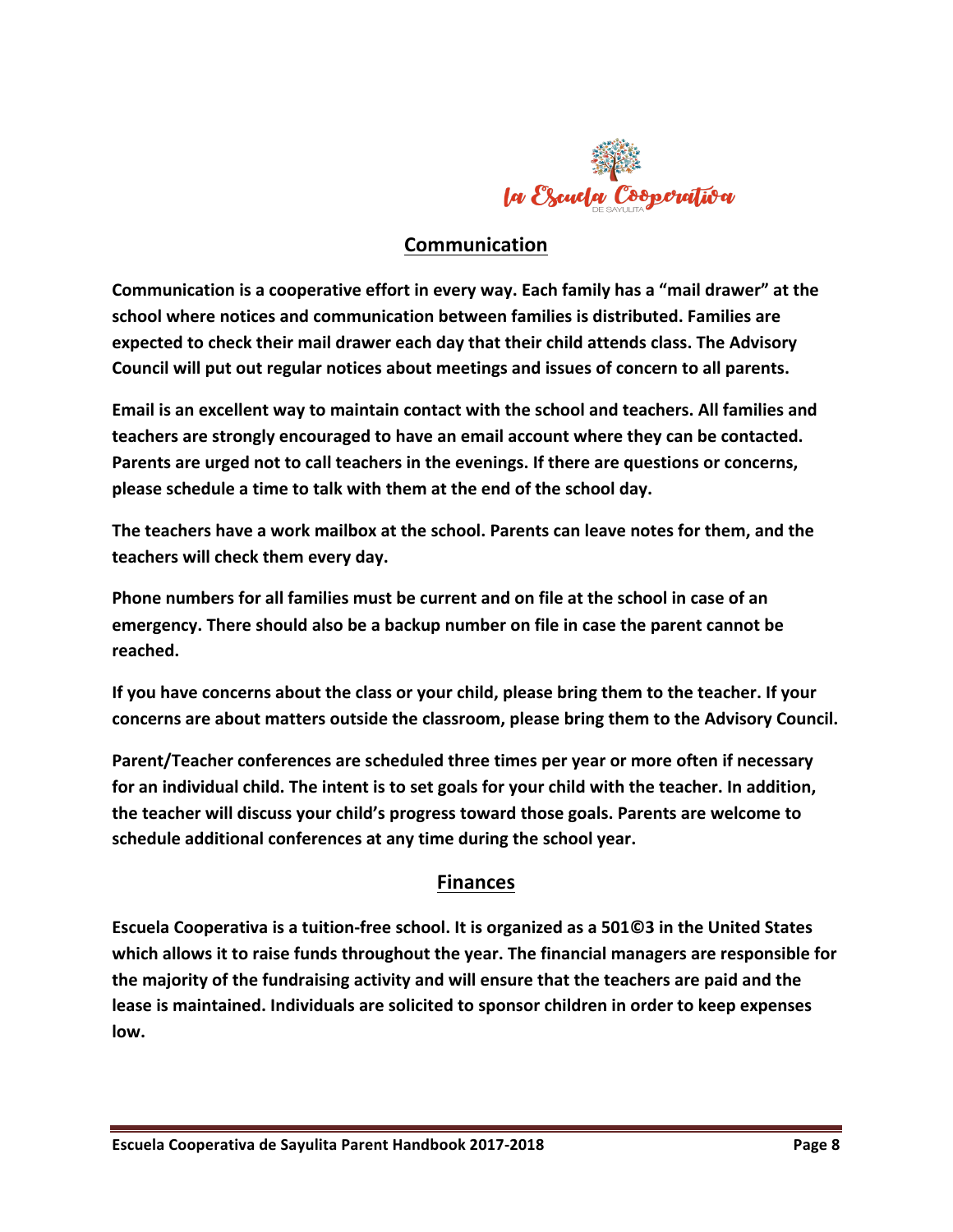

This fundraising provides an excellent foundation for the school but does not cover all expenses. The school depends on families to contribute their time and energy to ensure the ongoing excellence of the school. Each family is required to volunteer in the classroom each week. If they are not able to contribute in this way, they will be assessed a monthly tuition fee. This tuition will be due at the beginning of each month, and failure to pay will result in a late fee and the possible dismissal of their child.

The 2017/2018 tuition rate for those families not able to volunteer weekly is \$1000 monthly. Payment will be made to the financial managers and deposited in the school's bank account.

The school will hold at least one fundraising event during the school year to directly enhance the school. Parents are expected to contribute to these events through time, energy, or donations. These events will be planned by the parents and open to the community.

# **School Policies**

## **Registration**

Students who are between the ages of 3 (as of December 1, 2017) and 5 are eligible to register for school. Children must be potty trained before they start school, and all required forms must be completed and turned into the school. Parents must provide the child's birth certificate, CURP and an immunization card before the first day of school.

At any time during the year when the relationship between the school and family is not mutually satisfactory, continued enrollment will be reviewed by the family, teacher and head **of the Advisory Council.** 

## **Student Expectations**

Students are expected to attend school on time every day that classes are scheduled. They will treat other students and the teachers with respect and understand the rules for acceptable classroom behavior. They will collaborate with the other children and help when they are asked. They will learn how to resolve differences with others through talking them **through.**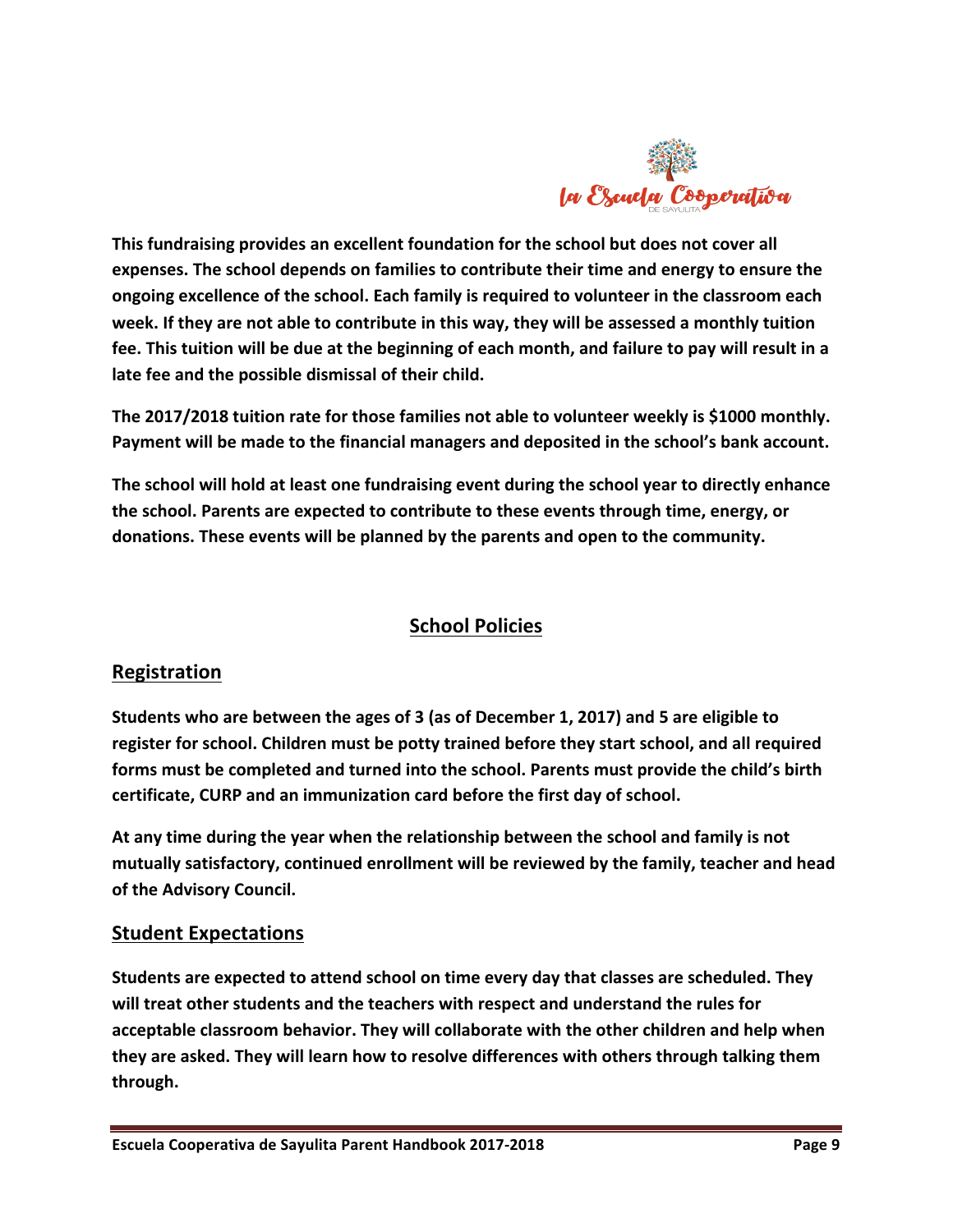

## **Parent Expectations**

As a helper in the classroom, the following guidelines apply:

- The teacher will structure the activity.
- The parent should arrive 15 minutes before the activity is to start.
- If you are unable to attend, please find a replacement parent.
- Siblings are not allowed to attend with you on your helping day. It is too distracting for both you and the other children.
- Please look to the teacher for guidance on any discipline problems that may occur while you are in the classroom.
- Your special skills and interests are really valuable for the educational environment. Playing an instrument, playing a special game, doing crafts or art projects, teaching dance or planting a garden are all valuable activities.
- If you are in charge of the snack or lunch, please plan to serve the children and help with clean up. Be aware of any food policies the school may have around allergies or other health-related issues. Do not plan to bring any peanut or nut products and try to provide a well-balanced lunch that includes fruit and/or vegetables.

# Drop Off/ Pick Up

Class starts at 9:00 in the morning and ends at 2:00 in the afternoon. Students should not be dropped off before 8:45 or after 9:00 in the morning. Your child will be signed in by the teacher or assistant. If you are not picking them up in the afternoon, please let the teacher know who will be picking them up. If your regular contact information is different for a certain day, be sure to let the teacher know when you sign in.

All children must be picked up at 2:00 by an authorized person. If no one arrives by 2:15, a teacher will stay with the child, but there may be a late fee charged.

#### **Child(Illness**

It is often difficult to decide when to keep a young child home from school due to illness. If your child does not feel well enough to participate comfortably in usual activities (extreme tiredness, persistent crying or unexplained irritability) or if they require more care than the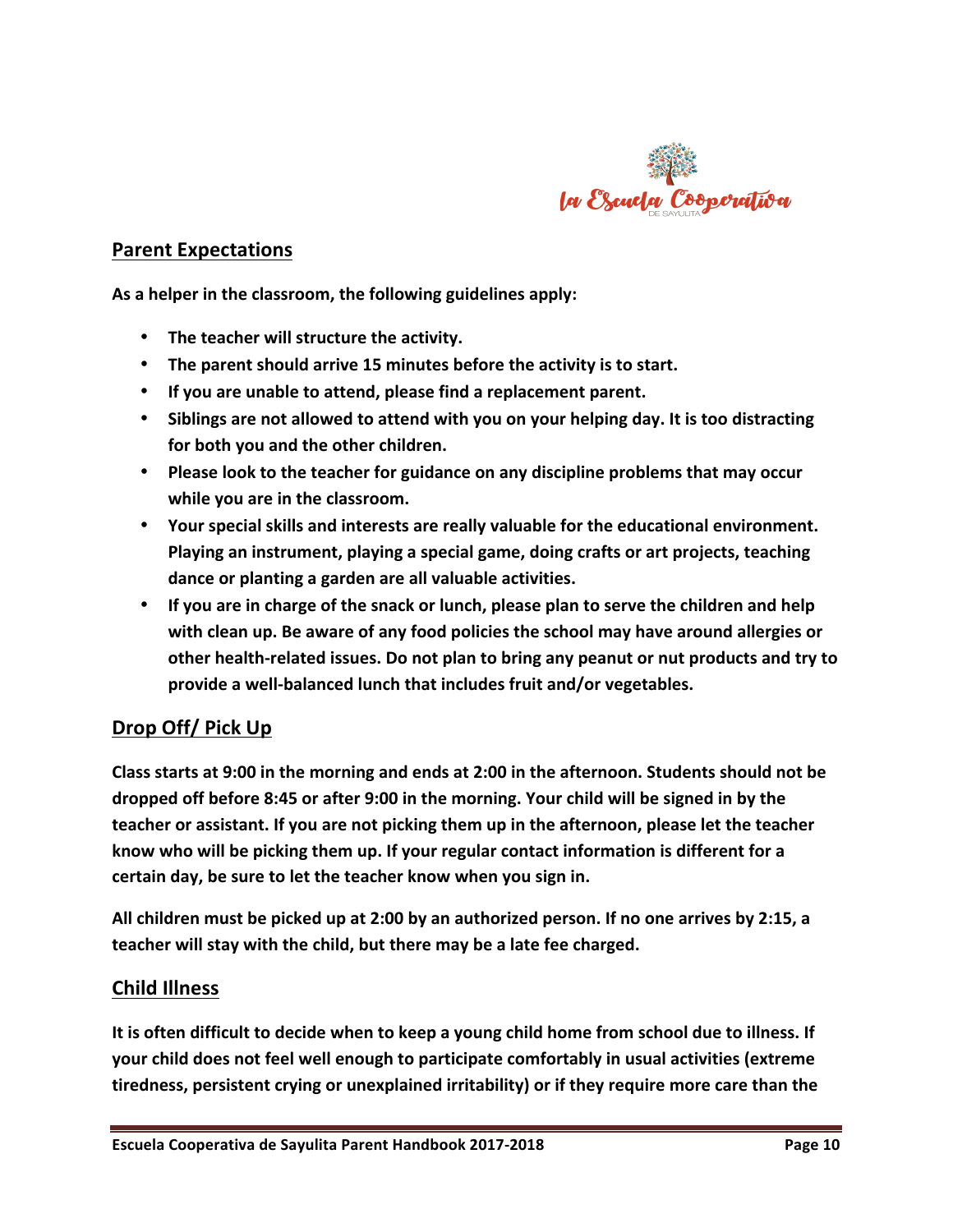

staff is able to provide without affecting the health and safety of the other children, please **keep your child at home. Please let the teacher know that your child will not be attending** school that day. If your child is diagnosed with an illness that could be contagious, please  $inform$  the teacher so that other parents can be informed.

When a child becomes ill at school, the teacher will contact the parents first. If they cannot be reached, she will call the emergency contact. The child will be isolated from the other children until they can be picked up by a parent. When a child is hurt or injured at school, the teacher will administer first aid and fill out an accident report. All teachers will be trained to administer CPR if necessary. (This training is available and recommended for all parents too.)

## **School Closings**

If the school is closed for any reason, all parents will be notified as soon as possible at the contact number they have provided to the school.

## **Classroom Visits**

**Escuela Cooperativa welcomes visitors to the school. To ensure the safety of our students,** the following is required:

- Visitor must be registered ahead of time and met at the front door by a member of the staff or advisory council.
- Visitor must show a photo id and sign in at the front door.
- If a parent wants to visit on day they are not assigned to help, they must inform the teacher ahead of time.

#### **Discipline**

Discipline at Escuela Cooperativa is based on a positive approach rather than a negative one. **Our underlying goal is to help a child make more appropriate choices and learn better skills** for interacting with others. At the beginning of the school year, the teacher will set up guidelines for behavior to ensure a safe environment and promote positive self-esteem for all **children.**